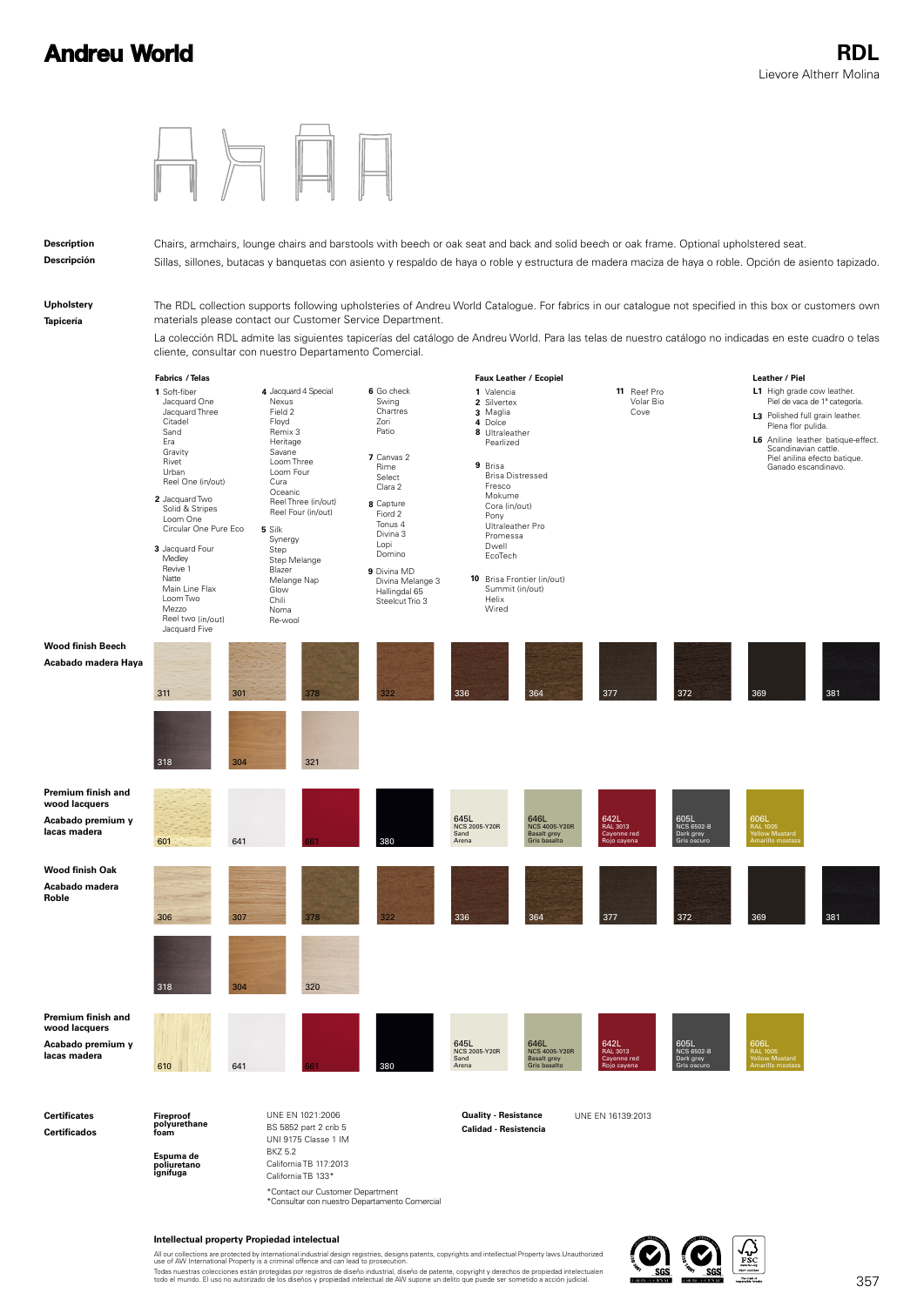

358

600

Oak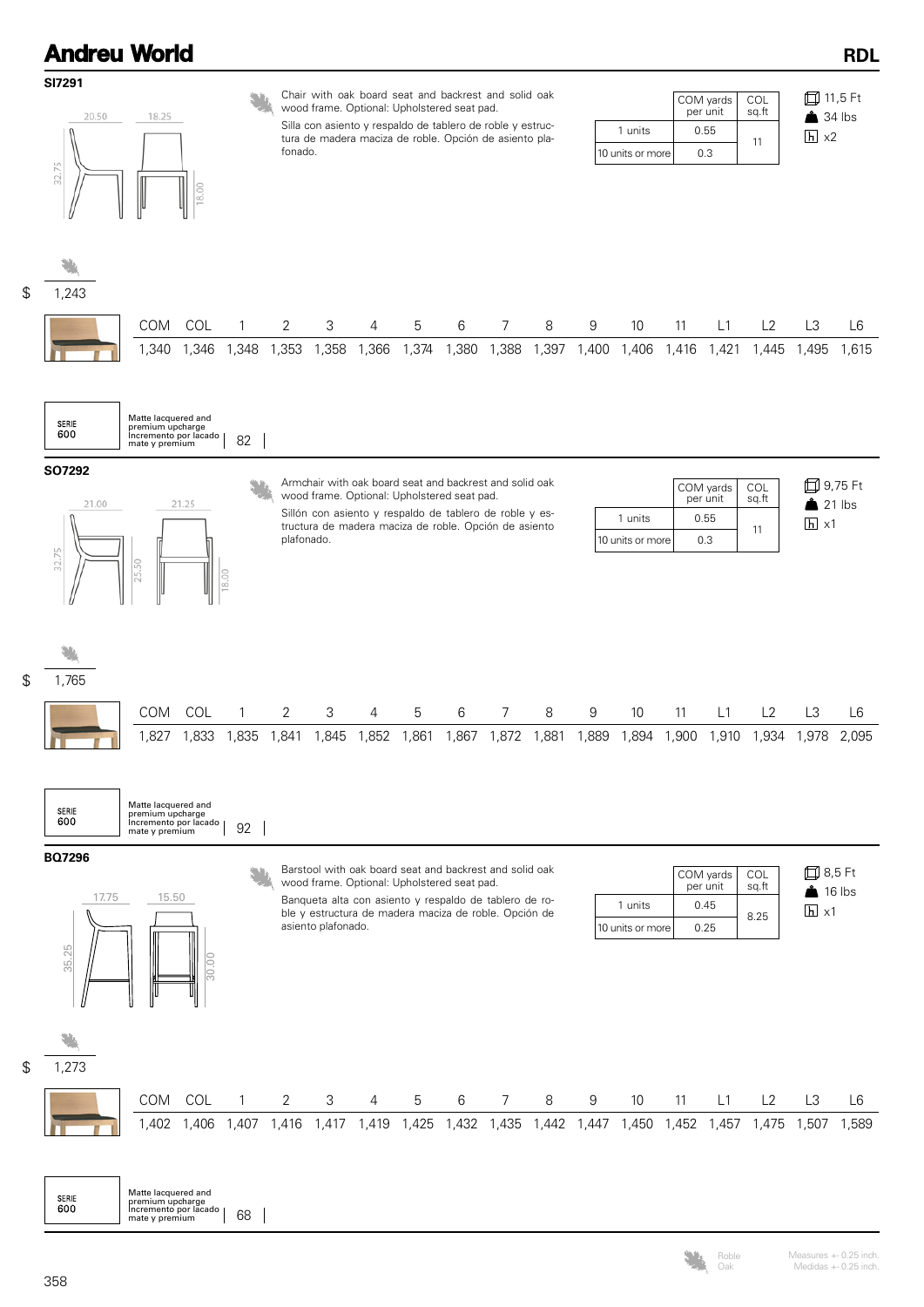

Oak